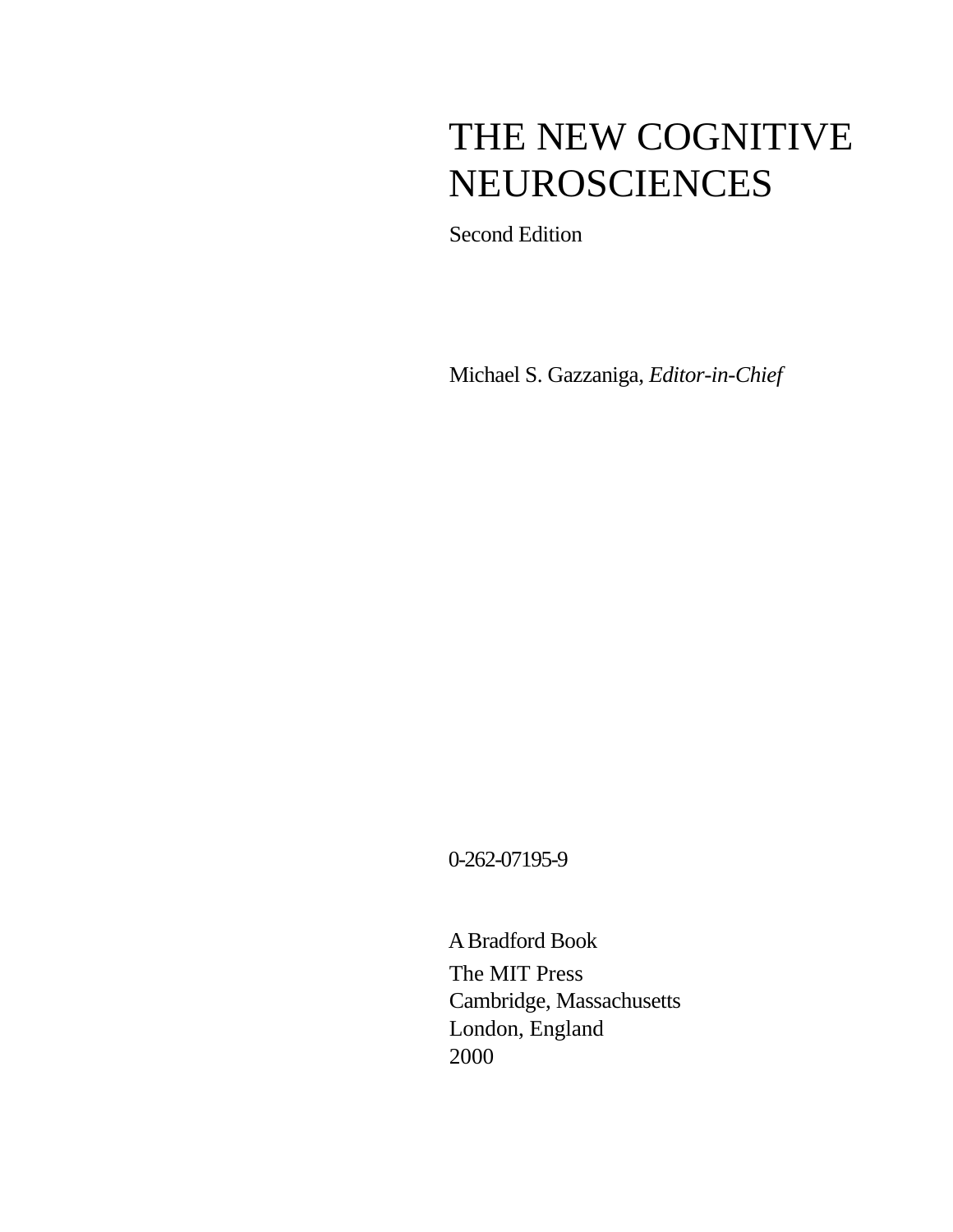# "Theory of Mind" as a Mechanism of Selective Attention 85

#### ALAN M. LESLIE

ABSTRACT A key component of human intelligence is our ability to think about each other's mental states. This ability provides an interesting challenge for cognitive neuroscience attempts to understand the nature of abstract concepts and how the brain acquires them. Research over the past 15 years has shown that very young children and children of extremely limited intellectual ability can acquire mental state concepts with ease. Children with Kanner's syndrome have severe difficulty using these concepts, despite relatively great experience and ability. These discoveries have led to the development of the first information processing models of belief-desire reasoning.

The term "theory of mind" was coined by David Premack (Premack and Woodruff, 1978) to refer to our ability to explain, predict, and interpret behavior in terms of mental states, like *wanting, believing,* and *pretending.* Because the behavior of complex organisms is a result of their cognitive properties their perceptions, goals, internal information structures, and so on—it may have been adaptive for our species to develop some sensitivity to these properties. The capacity to attend to mental state properties is probably based on a specialized representational system and is evident even in young children.

The term "theory of mind" is potentially misleading. It might suggest that the child really has a *theory* or that the child has a theory of *mind* as such. Although there are some writers who hold such views (Perner, 1991; Gopnik and Meltzoff, 1997; Gopnik and Wellman, 1995), I assume simply that the child is endowed with a representational system that captures cognitive properties underlying behavior. To better see what is meant by "theory of mind" ability, consider the following scenario (figure 85.1). Sally has a marble that she places in a basket and covers, and then departs. While she is gone, Ann removes the marble from the basket and places it in the box. A child to whom this scenario is presented then is asked to predict where Sally will look for her marble when she returns. To correctly predict Sally's behavior, it is necessary to take into account both Sally's desire for the marble and Sally's belief concerning the location of the marble. In this scenario, Sally's belief is

ALAN M. LESLIE Department of Psychology and Center for Cognitive Science, Rutgers University, Piscataway, NJ.

rendered false by Ann's tampering. Therefore, to succeed on this task, the child must attribute to Sally a belief that, from the attributer's point of view, is false.

There have been two major discoveries concerning the false-belief problem in figure 85.1. First, Wimmer and Perner (1983), using a somewhat more complex version of the task, found that the majority of 6-year-olds already could pass it, whereas Baron-Cohen and associates (1985), using the version depicted, found that the majority of 4-year-olds could succeed. Subsequently, a large number of studies have confirmed this finding: Whether predicting behavior or reporting where Sally thinks the object is, normally developing children typically solve the problem shortly after the fourth birthday. The second major finding is that autistic children typically fail to solve this task despite mental ages (MAs) well in excess of 4 years, whereas other disabled children—for example, those with Down syndrome—can succeed (Baron-Cohen, Leslie, and Frith, 1985). These two findings raise the following deeply challenging problem for the theorist of cognitive development. How is the young brain able to attend to mental states when mental states cannot be



FIGURE 85.1 Illustration of the standard "Sally and Ann" false-belief task given to children to test their ability to attribute beliefs to other people and to calculate the contents of those beliefs correctly. (After Baron-Cohen, Leslie, and Frith, 1985.)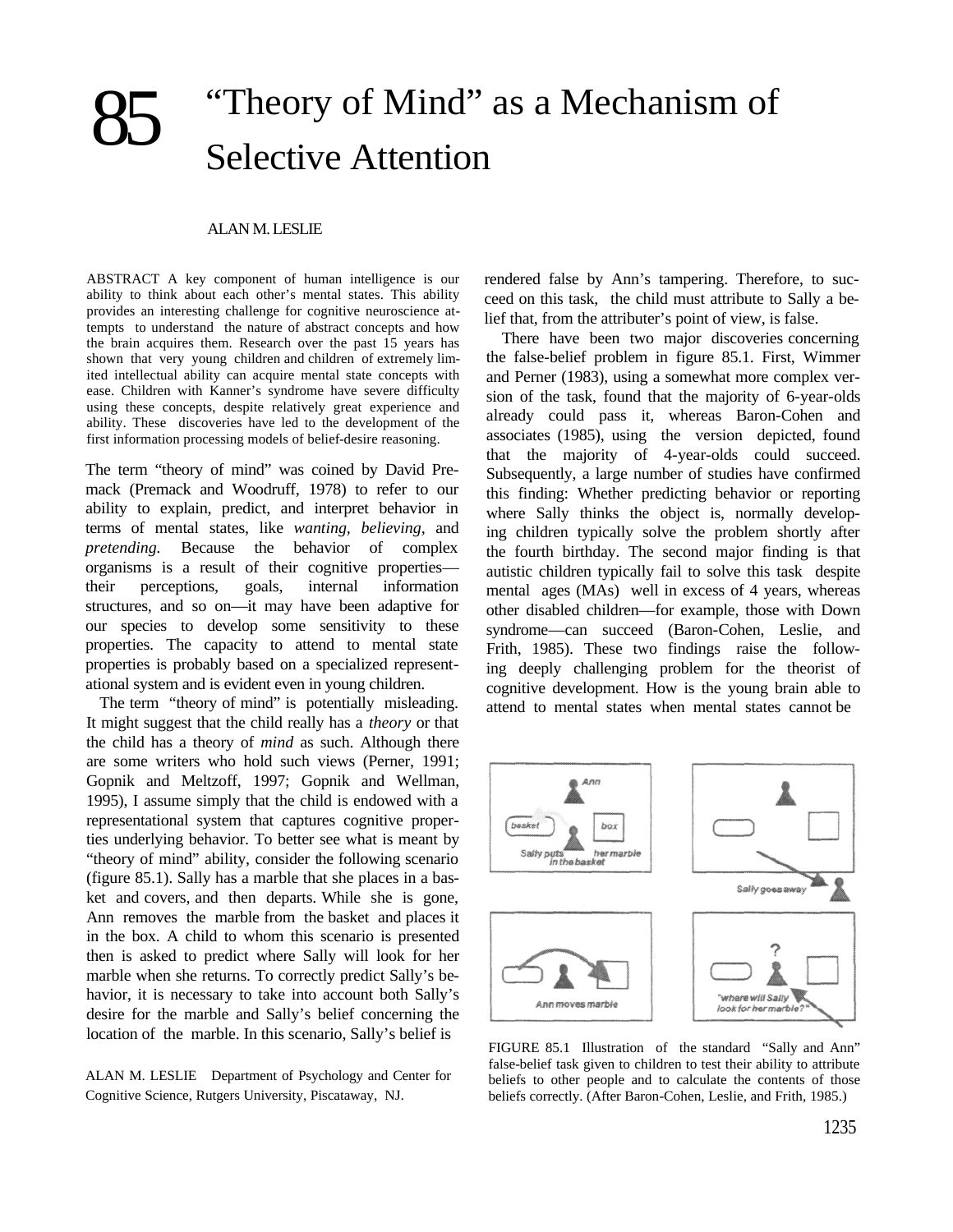Mother's behavior:

talking to a banana...



(of) the banana (that) "it is a telephone"

FIGURE 85.2 The 2-year-old brain can attend to behavior and infer the mental state from which the behavior issues. To do this requires the development of the "M-representation." See this page for further explanation. (After Leslie, 1994.)

seen, heard, or felt? I call this the *fundamental* problem of "theory of mind" because if the child cannot attend to mental states, then how can he or she learn about them?

Previously (Leslie, 1987), I proposed a general answer to the fundamental question of how the young brain can attend to mental states: Attend to behavior and infer the mental state from which the behavior arises. For example, the 2-year-old child watches as mother talks to a banana. If the child were limited to representing simply the mother's behavior then he or she would be unable to recover the significance of the mother's behavior. This he or she can do only by inferring that the mother is pretending that the banana is a telephone (figure 85.2). In fact, 2-year-olds are quite capable of this feat (Harris and Kavanaugh, 1993; Leslie, 1987, 1994).

For the young brain to move attention from behavior to the mental state from which the behavior issues, appropriate processing mechanisms must deploy a system of representation capable of representing mental states. I call this system of representation the *M-representation,* and the associated processing mechanisms the *theory of mind mechanism* (ToMM).

The M-representation provides agent-centered descriptions of behavior using three-place relations that make explicit four kinds of information. The first piece of information specifies the agent involved. The second piece of information identifies an "informational relation" or attitude that the agent holds. The third piece of information identifies an aspect of the world that anchors

the agent's attitude, and the final piece of information identifies the content of the agent's attitude. For example, in the agent-centered description of the mother's behavior shown in figure 85.2, the M-representation shows the agent, **mother,** holding the attitude, **pretends-true,**  toward the content, **"it is a telephone,"** with regard to the **banana.** The M-representation system is highly flexible. The present example can be extended easily to cover: own pretend play, by having the child process an M-representation which identifies the agent as self (I **pretend-true** of **the banana "it is a telephone");** different mental states, including false beliefs **(mother believes-true of the banana "it is a telephone");** different anchors; and different contents. Forming and processing an M-representation requires the brain to integrate information from a number of very different sources.

These ideas led my colleagues and me to develop a neuropsychological perspective on autism, a perspective that also has helped us to understand the normal development of social intelligence (Baron-Cohen, 1995; Frith, Morton, and Leslie, 1991; Happé, 1995; Leslie, 1987, 1991, 1992, 1994; Leslie and German, 1995; Leslie and Roth, 1993; Leslie and Thaiss, 1992; Roth and Leslie, 1998; see also chapter 87). According to the model, the M-representation is deployed by a dedicated processor, ToMM. The ToMM is a specialized component of social intelligence providing the time-pressured, on-line intentional interpretations of behavior that are necessary for an agent to take part effectively in conversations and other real-time social interactions. The ToMM is a mechanism of selective attention, it operates postperceptually, it operates spontaneously whenever an agent's behavior is attended, it is domain specific, and it is subject to dissociable damage. In the limit, the ToMM may be modular. The ToMM employs a proprietary representational system, namely the M-representation. The ToMM is hypothesized to form the specific basis of our capacity to acquire "theory of mind." Finally, the ToMM is damaged in autism (Kanner's syndrome), resulting in the core signs of that neurodevelopmental disorder.

#### *Background assumptions about autism*

Autism is a disorder affecting at least 4 or 5 in 10,000 births; approximately 75% of those affected are mentally retarded. The evidence is overwhelming that the disorder has a biological etiology (Gillberg and Coleman, 1992) and is most likely genetic in origin (see chapter 87; also see Bailey et al., 1995).

At present, autism is diagnosed on behavioral grounds, including impaired social skills, language delay, lack of pretend play, and stereotypes, with onset before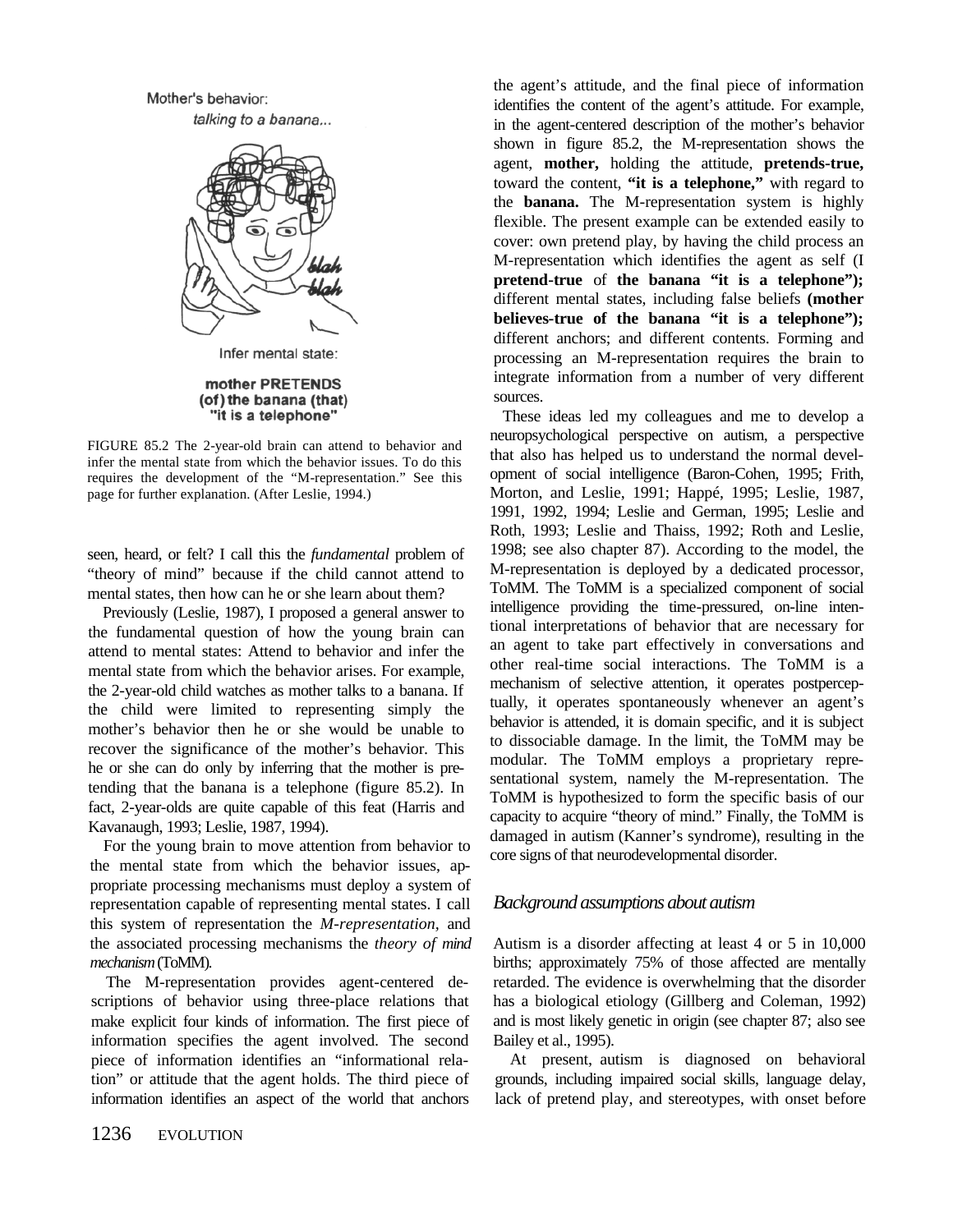36 months of age (American Psychiatric Association, 1994). Large-scale epidemiological studies by Wing and Gould (1979) showed that autistic children suffer a "triad of impairments" relative to nonautistic mentally retarded children matched on mental age. The triad of impairments includes social incompetence, poor verbal and nonverbal communicative skills, and a lack of pretend play. Although approximately 25% of children with autism are not mentally retarded, they still show the "triad of impairments" compared with their peers. This suggests that the triad, although central to the syndrome of autism, is not the result of general mental retardation but reflects a more specific impairment at the cognitive level (Leslie, 1987). Because "theory of mind" abilities underlie human social competence, communication, and pretending, the autistic triad might be the result of an impaired ToMM. These speculations led to the prediction that autistic children would be specifically impaired in their understanding of beliefs in other people.

#### *Investigating the theory of mind mechanism hypothesis: Initial phase*

To test the predicted impairment in belief understanding, Baron-Cohen, Leslie, and Frith (1985) studied three groups of children: normally developing 4-year-olds, children with autism, and children with Down syndrome. Subjects were tested on the Sally and Ann false-belief task (figure 85.1). To allow a conservative test of the hypothesis, the autistic children were older (12 years) and thus more experienced than the other two groups (10 years and 4 years) and had a higher mean IQ (82) than the children with Down syndrome (64). After an experimenter explained the scenario with the aid of props, subjects were asked three questions: a Memory question, "In the beginning, where did Sally put her marble?"; a Reality question, "Where is the marble now?"; and a Prediction test question, "Where will Sally look for her marble?"

The results were striking. Eighty-five percent of the normally developing children and 86% of the children with Down syndrome attributed Sally a false belief and predicted that she would look in the basket. Only 20% of the autistic children predicted Sally's behavior in this way, failing as a group to show their advantage in age, experience, and ability.

Leslie and Frith (1988) replicated these findings with a group of autistic children with mean verbal MAs of 7 years, 2 months, comparing them to MA-matched specific language impaired (SLI) children. All the SLI children passed the task; by contrast, only 28% of the autistic children passed. Leslie and Frith also showed that although autistic children were perfect in a "line of

sight" task, they performed poorly in a test of "seeing leads to knowing." Perner and associates (1989) investigated a second false-belief task with autistic children. In this task, the child is shown a container for a wellknown candy and asked, "What's in here?" After the child names the candy, the container is opened and the child is shown that it contains only a pencil. The pencil then is replaced and the container again closed. The child is told that when his or her friend comes in, the friend too will be shown the container and asked what is inside. The child then is asked what the friend will say. The results on this task for normally developing children closely follow those obtained from the Sally and Ann task: typically, 3-year-olds fail to predict behavior by attributing a false belief, whereas 4-year-olds typically succeed. Perner and colleagues (1989) found that almost 100% of MA-matched SLI children passed the candies task, whereas 83% of their able autistic group failed.

These initial findings have been replicated and extended by different laboratories around the world (Baron-Cohen, 1995; Mitchell, Saltmarsh, and Russell, 1997; Naito, Komatsu, and Fuke, 1994; Ozonoff, Pennington, and Rogers, 1991; Prior, Dahlstrom, and Squires, 1990; Reed, 1994; Sodian and Frith, 1992; Tager-Flusberg, 1992). Autistic children are impaired in their understanding of beliefs relative to normal developmental milestones, relative to their own level of general intellectual functioning, and relative to other syndromes of mental retardation and language impairment. This pattern is consistent with impairment to their ToMM.

#### *A key question and a key finding*

How do we know that the failure of autistic children on false-belief tasks is not due to an impairment in general processing or general reasoning? It is easy to think of nonspecific impairments that would impact on these tasks, for example, impaired working memory, poor executive function, limited abstract reasoning, difficulties with counterfactual reasoning, or other nameless processing factors impaired in critical combinations.

To answer this question, a task that closely parallels the general problem-solving structure of false-belief tasks,but without engaging mental state concepts, would be useful. Zaitchik (1990) devised just such a task, the so-called "photographs" task, in which Sally is downsized, replaced by "hi-tech," namely a Polaroid camera. Sally's belief is replaced by a photograph: a mental representation is replaced by a public representation.

Because photographs and other pictures are easily attended to, can be picked up, pointed to, discussed with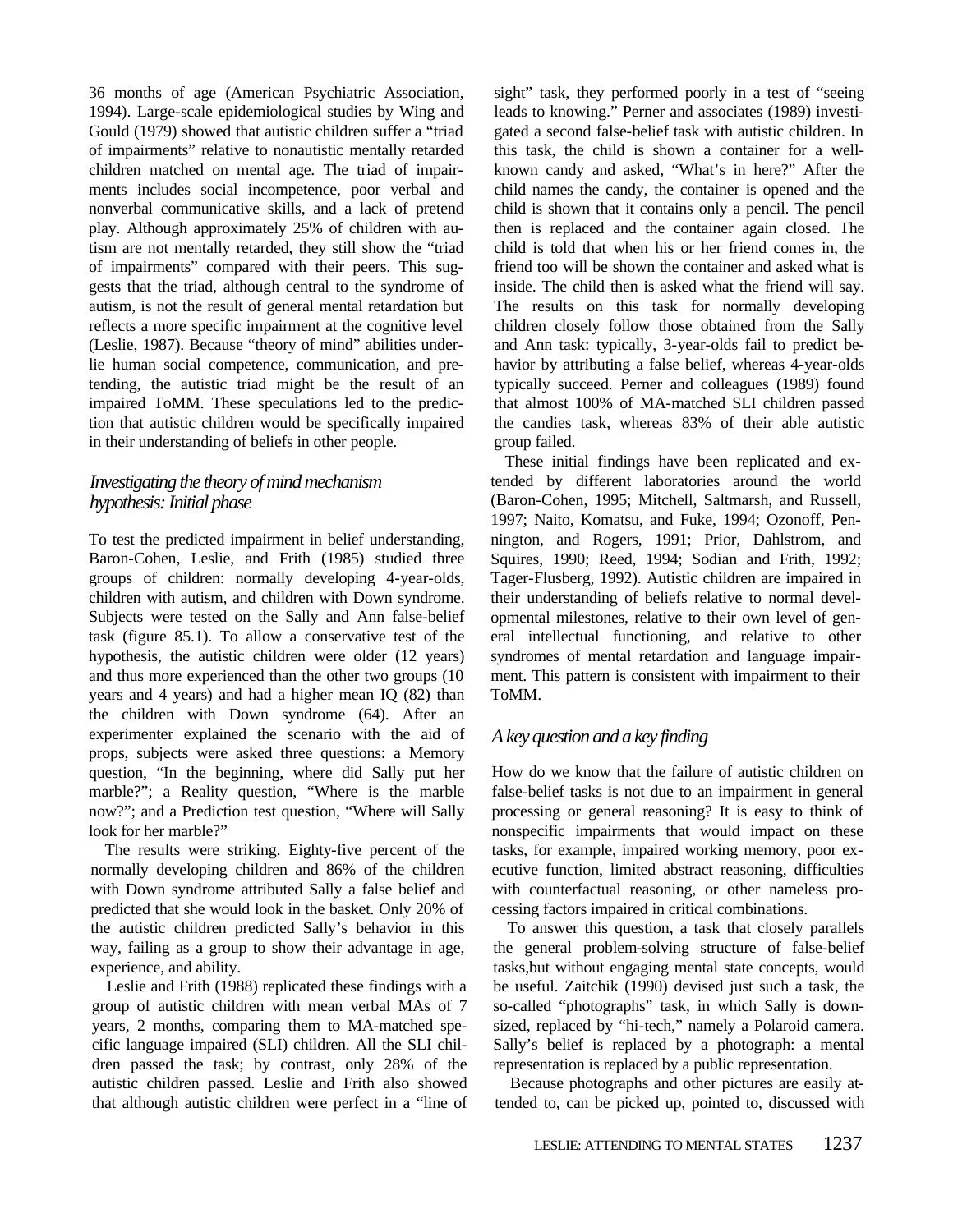mother, and almost always are out of date, they should have a marked advantage in the development of the child over invisible, intangible, immaterial beliefs.

The task begins by ensuring that preschoolers understand the basics of the operation of the camera. After training, the children are asked to take a photograph of a toy cat sitting on a chair (figure 85.3). When the photograph emerges from the camera, the experimenter places it face down on a table. The child does not get to see the photograph; after all, the child did not get to see Sally's belief! The cat then is moved from the chair and placed on the bed. The child is asked the usual control questions, "When you took the photograph, where was the cat? Where is the cat now?" Finally, the child is asked the crucial test question, "In the photograph, where is the cat?"

When Zaitchik gave this task to preschoolers, the results resembled those obtained from the false-belief task: 3-year-olds typically failed, answering the test question with the current location of the cat, whereas 4 year-olds typically passed.

Leslie and Thaiss (1992) adapted this task for use with autistic children and compared their performance with that of normally developing 4-year-olds. Two standard false-belief tasks, the Sally and Ann and candies tasks, were given, along with two photographs tasks—the aforementioned task and a second task in which the photographed object subsequently is replaced with a different object. In this latter task, the test question is, "In the photograph, what is on the chair?" This asks for the identity of an object, as does the test question in the candies task.

The results showed that most of the normally developing 4-year-olds passed both the out-of-date belief tasks and their equivalent out-of-date photograph tasks. Although their performance on the belief and photograph tasks did not differ significantly, for children who passed only one of the tasks, there was a tendency to pass false belief. This tendency also was found by Zaitchik (1990) in her three experiments that allowed the comparison. Together with the pair of tasks from Leslie and Thaiss (1992),these five studies show the same small advantage for out-of-date beliefs over photographs, *using closely parallel task structures.* Experiment-wise, the effect is reliable  $(p= .032)$ , with normally developing children finding false beliefs slightly easier than out-of-date photographs.<sup>1</sup>

If only general learning mechanisms are involved, it is surprising that photographs and other pictures are not easier to learn about than beliefs. Moreover, despite attempts to put a brave face on it (Perner, 1995; Leekam and Perner, 1991), these findings are a particular embarrassment for accounts in which the child comes to understand belief by discovering a "theory" about mental states, namely, the theory that *"mental states are* *representations"* (Perner, 1991). The failure to find a large advantage for pictures over beliefs supports the idea that something in the young brain compensates for the invisibility of belief. Apparently, if anything, beliefs are easier, not harder, to learn about. This highlights the proposed role of the ToMM as a mechanism that directs attention to otherwise unattendable mental states and thus promotes learning.

The results from the autistic subjects in the study by Leslie and Thaiss (1992) were strikingly different. Autistic children showed their characteristic poor performance on both false-belief tasks coupled with near perfect performance on the equivalent photographs tasks, reversing the pattern found in normally developing children.

Leslie and Thaiss ran a further study in which the camera and photograph were replaced by a "map." Subjects were familiarized with a simple diagrammatic map of a doll's house and were trained in how a puppet, placed on a piece of furniture, could have its position marked on the map with a colored sticker. During testing, the experimenter placed a puppet on the bed and placed a sticker on the map to show where the dog was. Again, the child did not get to see the marked map. The doll then was moved from the bed onto the toy box. After the usual control questions, the child was asked "In the map, where is the doll?" Again, the autistic children fared better on the public representation task than on false belief, whereas the normally developing children showed the opposite pattern.

Figure 85.4 puts these results together. It shows how the autistic children performed with the normal profile on public representation tasks, only with greater success—*as they should,* given their age and ability advantage over the other group. When a belief task enters the comparison, a crossover emerges.

These results help rule out a whole class of explanation for the poor performance of autistic children on false-belief tasks. For example, if autistic children perform poorly on false-belief tasks because of limited working memory, because of poor executive function, or because of impaired counterfactual reasoning, then why did the photographs/maps tasks not also demand these things? Similarly, for impaired event memory, for poor attention shifting, for poor mental imagery, and for other "general" impairments, it is hard to see why false-belief problems require the favored resource while other representation tasks do not. These findings challenge accounts that rely on an impairment in a general capacity.

The double dissociations in figure 85.4 suggest that although autistic children possess the general problemsolving resources required by the false-belief task, they are impaired in a specific representational competence,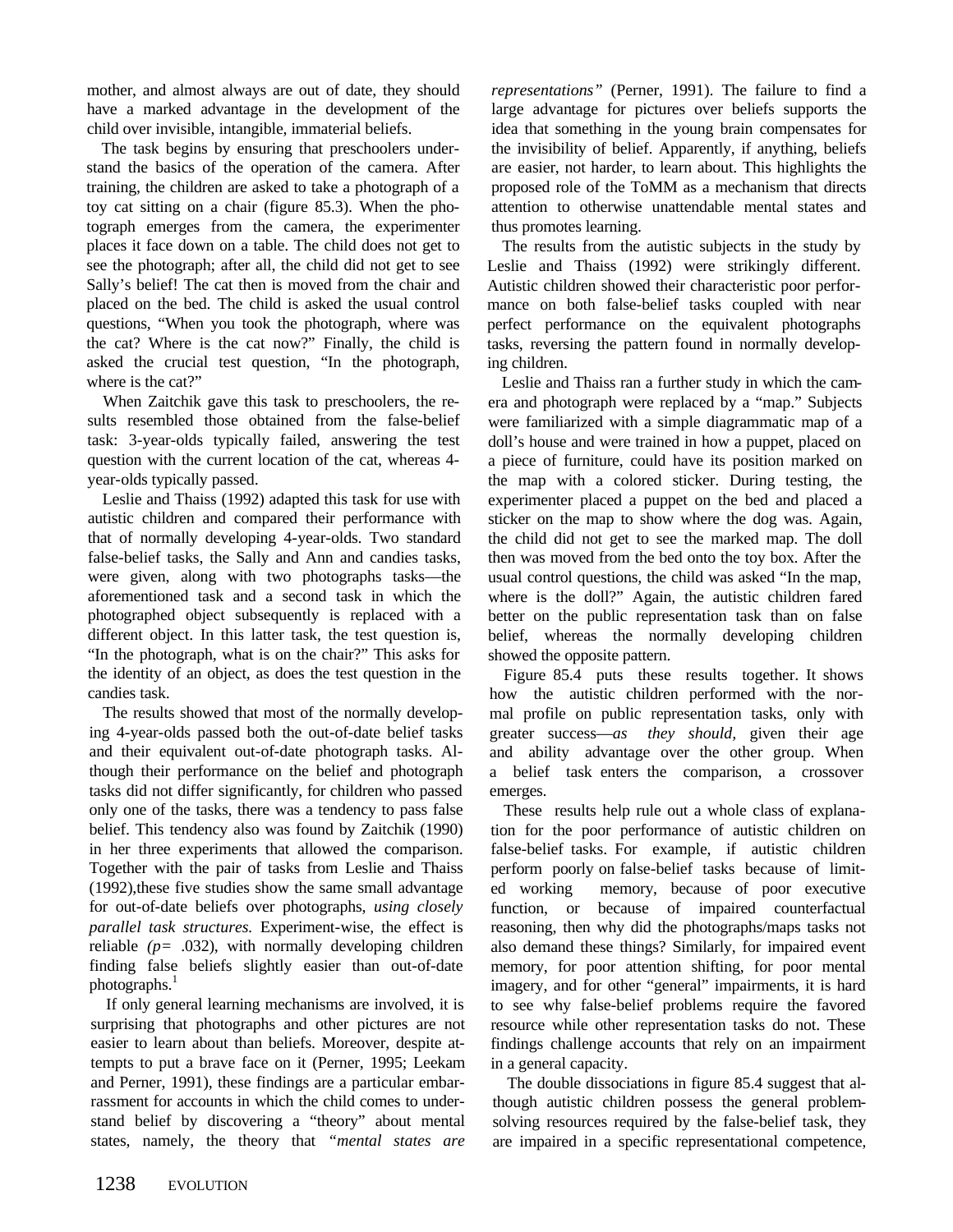

FIGURE 85.3 The out-of-date photograph task. (Reproduced from Happé, 1995, by permission of the artist, Axel Scheffler.)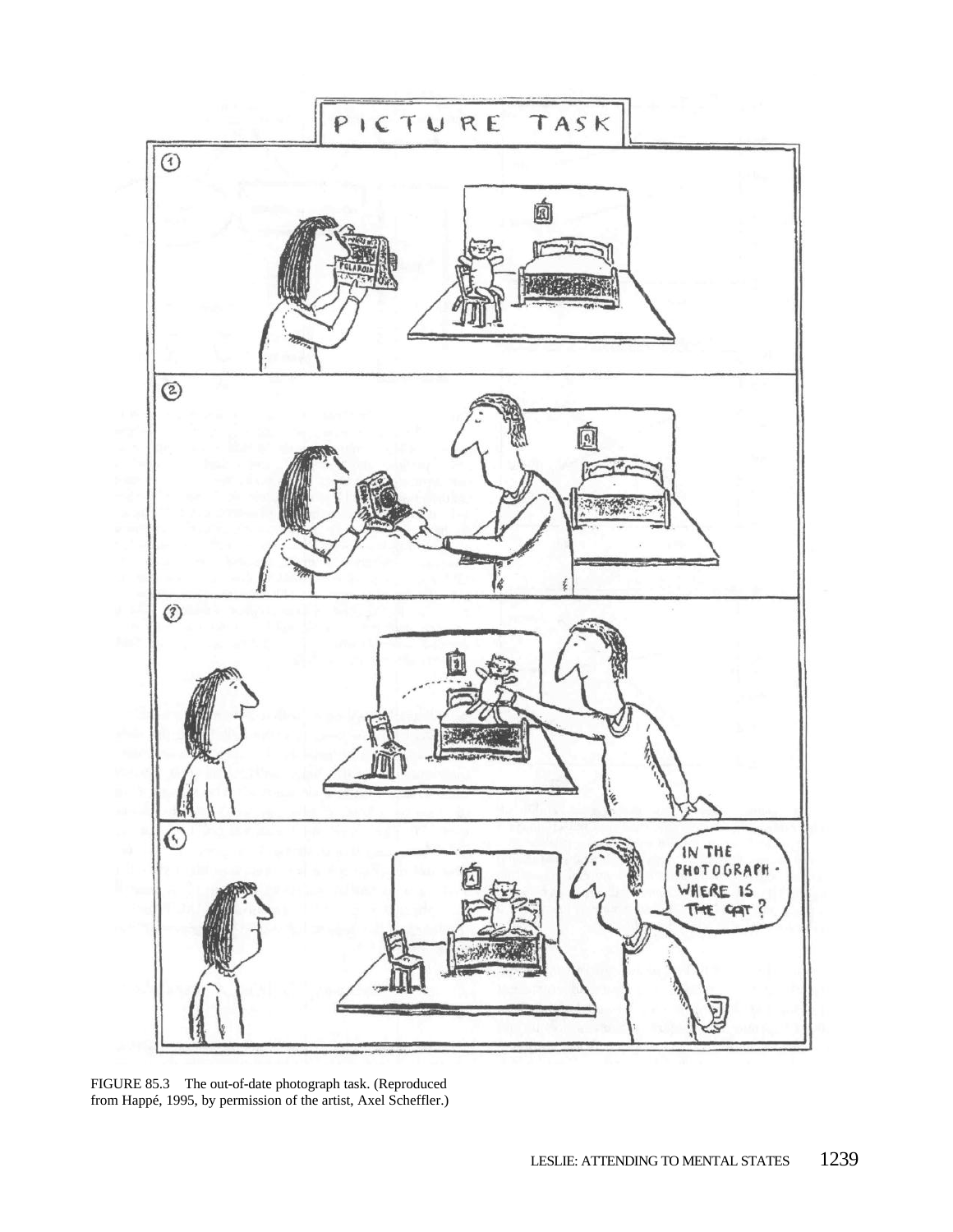

FIGURE 85.4 Autistic children show their age and ability advantage over normally developing 4-year-old children on tasks testing understanding of out-of-date public representations (top panel). When tasks with the same general structure but testing understanding of the mental state *belief* are introduced, autistic performance collapses, revealing a double dissociation between understanding public and mental representations (bottom two panels). (Data from Leslie and Thaiss, 1992.)

for example, the ToMM. The picture for normally developing children is crucially different and consistent with the idea that those who fail false-belief tasks do so because of limitations in general resources. Leslie and Thaiss proposed that the ToMM alone is not sufficient for the standard false-belief task, which requires a further mechanism. They called this extra mechanism selection processing (SP). They argued that the ToMM by



FIGURE 85.5 The theory of mind mechanism-selection processing (ToMM-SP) model of "theory of mind" development. Some problems require only the ToMM, for example, recognizing pretense and "modified" nonstandard false-belief tasks that typically are passed by normally developing 3-year-old children but are hard for autistic children. Standard false-belief tasks require the cooperation of SP with the ToMM, typically are failed by 3-year-olds and by autistic children, but typically are passed by 4-year-olds. Public representation tasks with the same task structure as standard false-belief tasks also require SP but do not involve the ToMM; these tasks are passed by normally developing 4-year-olds and autistic children. Normally developing children have an intact ToMM, but younger children have only weak SP. Autistic children are a mirror image of 3-year-olds with adequate SP but an impaired ToMM. (After Leslie and Thaiss, 1992.)

default attributes a belief with a content that reflects current reality. To succeed in a false-belief task, this default attribution must be *inhibited* and an alternative nonfactual content for the belief selected instead. Standard photograph tasks also demand SP. The normal 3-yearold fails both kinds of task because he or she has only weak SP. The successful 4-year-old has both an intact ToMM and sufficiently strong SP to pass standard tasks. The autistic child is a mirror image of the 3-year-old in so far as he or she has sufficiently strong SP (to pass photographs and maps) but an impaired ToMM. Figure 85.5 summarizes the ToMM-SP model of "theory of mind" development.

#### *Examining failure on false belief: A second phase of research*

Thus far, autistic children have been compared with normally developing 4-year-olds and nonautistic mentally retarded children who *pass* standard false-belief tasks. This work has established a specific impairment in "the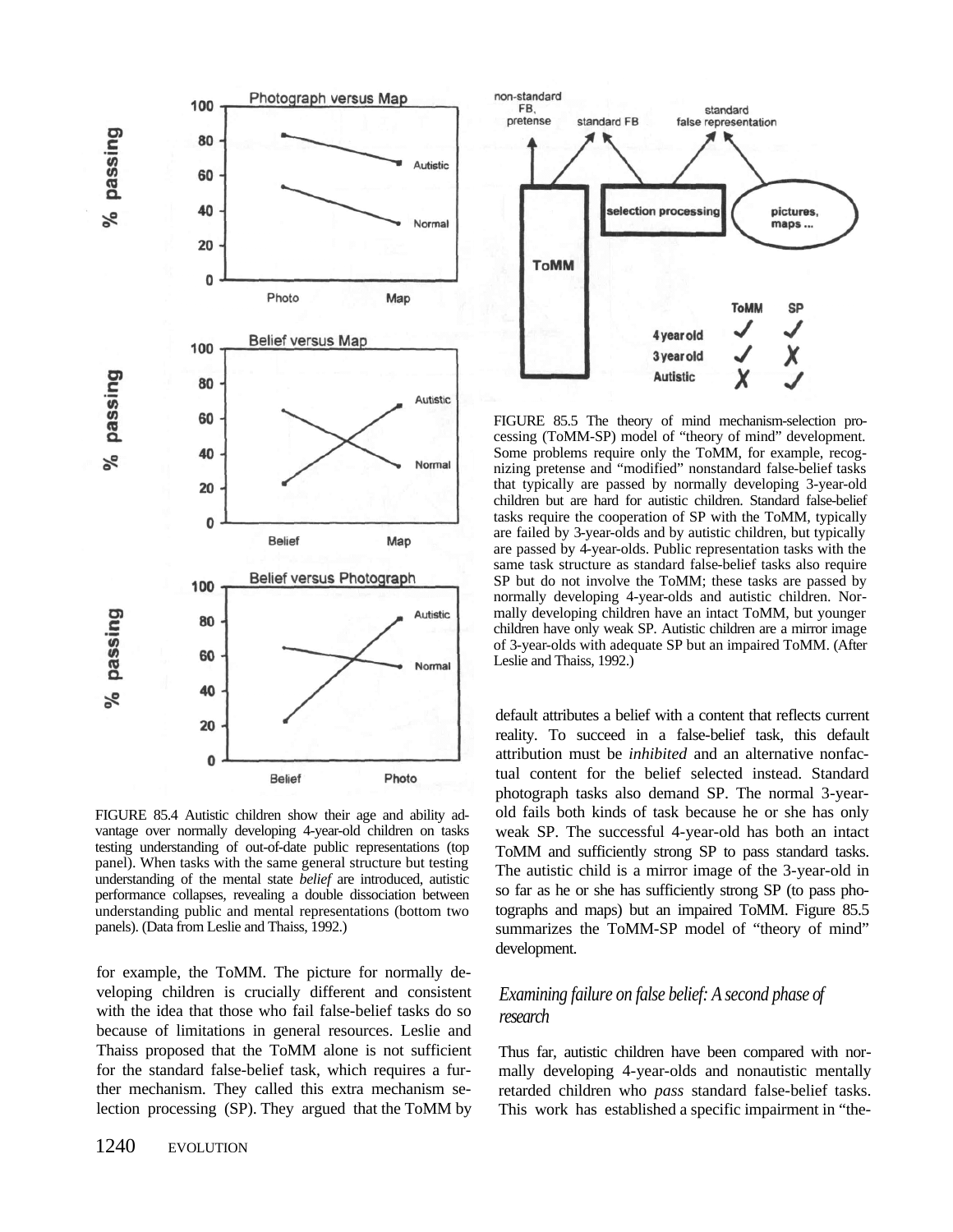ory of mind" abilities in autistic children. More recently, we have been studying the reason for autistic failure by comparing autistic children with normally developing 3 year-olds who also *fail* standard false-belief tasks. Do these two groups fail for the same reasons?

A number of studies are showing that these groups fail for different reasons. In the first such study, Roth and Leslie (1991) modified a false-belief task so that it became easier for 3-year-olds. Although most of the 3 year-olds in this task successfully attributed a false belief, most of the older autistic subjects did not. Roth and Leslie (1998) found differences between normally developing 3-year-olds and older autistic subjects on a "seeing leads to knowing" task. In a further experiment, Roth and Leslie (1998) showed that a modified falsebelief task was easier than a standard false-belief task for 3-year-olds but not for autistic subjects, and that selection processing demands were a limiting factor on 3-year-old performance but not on autistic performance.

A number of modifications to the standard false-belief task are known to help 3-year-olds achieve better performance. The most minimal modification to the standard false-belief task that helps 3-year-olds is to ask, "Where will Sally look *first* for her marble?" Siegal and Beattie (1991) found that the addition of the single word "first" dramatically improved performance in a task in which children are told explicitly what Sally thinks. Surian and Leslie (1999) applied this minimal modification to a standard Sally and Ann task. One potential problem with asking where Sally will look first is that children simply might respond with where the object had been placed *first.* They then would appear to pass the task without ever considering Sally's belief. Or children might assume, on being asked about a first look, that there will be a series of looks culminating in success and that the first look will therefore be a *failing* look. Again, responding with a failing look, children will appear to pass the task without ever considering Sally's belief. To control for these possibilities, Surian and Leslie tested children on a control task in which Sally does not go away but instead watches while Ann moves the marble from the basket to the box. In this case, Sally knows where the marble is. If children in this condition follow either of the placed-first or failing-look strategies, they again will indicate the empty location; however, in the true-belief condition, such a response is wrong.

Normally developing children approximately 3 years and 9 months of age were tested in one of four conditions: a standard false-belief condition; an equivalent "standard" true-belief condition in which Sally stays and watches; a "look first" false-belief condition; and an equivalent "look first" true-belief condition. Only 30% of children in the standard false-belief condition passed,



FIGURE 85.6 Three-year-old children respond correctly to a "look first" prediction question in both false-belief and true-belief tasks, although correct responses are opposite in the two tasks. The "look first" modification therefore helps 3-year-old children to calculate belief. (After Surian and Leslie, 1999.)

a typical result, whereas all the children passed the corresponding true-belief version. In the "look first" conditions, 83% of the children passed false belief, whereas the same proportion passed the true-belief equivalent. The children in the latter two groups produced opposite responses when asked "Where will Sally look first for her marble?" depending on the belief status of Sally (figure 85.6).

The "look first" question helps younger children calculate a false belief. How does it do this? One possibility suggested by Siegal and Beattie (1991) is that it helps younger children recognize the questioner's intention to ask about a belief rather than about reality. This may well be correct, but it does not indicate how it helps younger children do this, nor does it indicate why slightly older children do not need such help. Surian and Leslie (1999) suggest that by directing children's attention to the first location of the object or to the possibility of failing looks, the question increases the salience of the first location *as the possible content* of Sally's belief. This increased salience of the nonfactual content relative to the default reduces the need for inhibition, and thus, the task places less load on SP

Surian and Leslie (1999) carried out a second experiment to determine whether the "look first" question also would help autistic children with false belief. In this study, a "think" question was asked before the usual control questions. After the control questions, the children were asked the "look first" version of the "prediction" question. With this design, the same child can be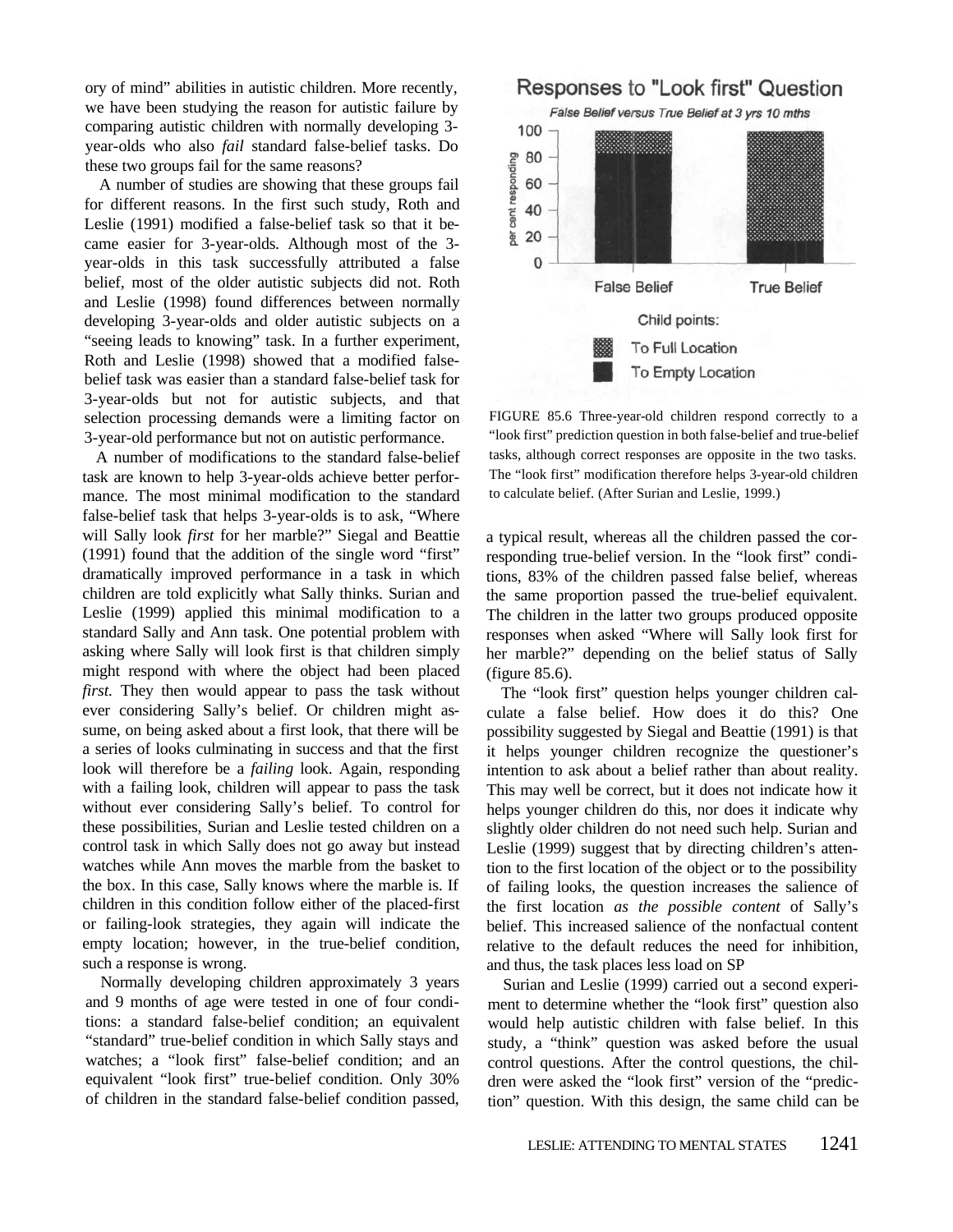

FIGURE 85.7 The "look first" question improves younger 3 year-old performance over a standard "think" false-belief question. No such improvement is seen in older autistic children. (After Surian and Leslie, 1999).

asked a standard task "think" question followed by a nonstandard "look first" question. A comparison group of normally developing children of approximately 3 years and 5 months of age also was tested in this way. The normally developing children again were helped by the "look first" question, although not as much as before, presumably because they were younger. The children with autism, by contrast, were not helped at all (figure 85.7).

In summary, normally developing 3-year-olds and older autistic children fail false-belief tasks for different reasons. There is growing evidence that normally developing children's performance on false-belief problems is limited by processing resources rather than by an inability to represent belief states in others. These processing resources increase gradually over the preschool period and by the time the child is a little older than 4 years of age usually are sufficient to allow success on standard tasks. Older children with autism fail false-belief tasks for different reasons, apparently reflecting an impaired capacity to acquire normal "theory of mind" knowledge and skills. The emerging pattern supports the ToMM-SP model.

#### *Inhibition in belief-desire reasoning*

So far we have been considering why children fail falsebelief tasks. It is equally important to develop models of how children pass these tasks. One requirement is the ability to represent the right kinds of information: information about agents, attitudes, anchors, and contents tied together in the relational structure modeled by the M-representation. But simply being able to deploy concepts, like *pretend, desire,* and *believe,* does not guarantee that the child is able to solve particular "theory of mind" problems or already knows particular "theory of mind" facts.

We saw earlier that default belief attributions need to be inhibited to solve a false-belief problem and suggested that producing and controlling this inhibition may be a problem for young children. Performance changes due to the maturation of prefrontal cortex may be ubiquitous in development (Diamond, 1988; Goldman-Rakic, 1987), and Carlson and associates (1998) provide independent evidence of inhibitory involvement in the development of "theory of mind" skills.

It is useful to understand why belief attribution has a default bias. If *desires* set an agent's goals, *beliefs* inform the agent about the state of the world. A belief that misinforms an agent is a useless, even dangerous, thing: beliefs *ought* to be true. Therefore, the best guess strategy for the naive belief attributer is to assume that an agent's beliefs *are* true. Apparently, this is the strategy followed by the 3-year-old. However, false-belief tasks require that the default strategy be over-ridden. According to the ToMM-SP model, to do so requires inhibition of the prepotent attribution. The older child's success shows that he manages this inhibition.

In a standard false-belief task, there are essentially two possible locations, the basket and the box, to which Sally's belief about the marble might refer or which might be targets of Sally's desire. The default belief attribution draws attention to one of these locations, namely, the current location of the object. To successfully solve the false-belief problem, the brain must disengage attention from this target and shift to the false-belief target. Inhibitory brain processes appear to be involved in other kinds of attention shifting, for example, in shifting covert visual attention (Posner and Presti, 1987; Rafal and Henik, 1994). According to the ToMM-SP model, belieftask target shifting also requires inhibitions.

Leslie and Polizzi (1998) tested the belief inhibition hypothesis by following up a finding of Cassidy (1995). Cassidy found that when the desire in a standard falsebelief task is negative rather than positive, then 4-yearold children perform poorly. Typically, in false-belief task scenarios, Sally wants the target object; but in Cassidy's task, Sally did *not* want to find the target. Leslie and Polizzi argued that the critical feature was not negation as such but whether the negation produced target shifting. Suppose a protagonist has a desire for whichever location does not have property X, and the only way to identify the  $NOT(X)$  location is to first identify the X location, and then choose the other one, that is, NOT(X). Identifying the protagonist's desire target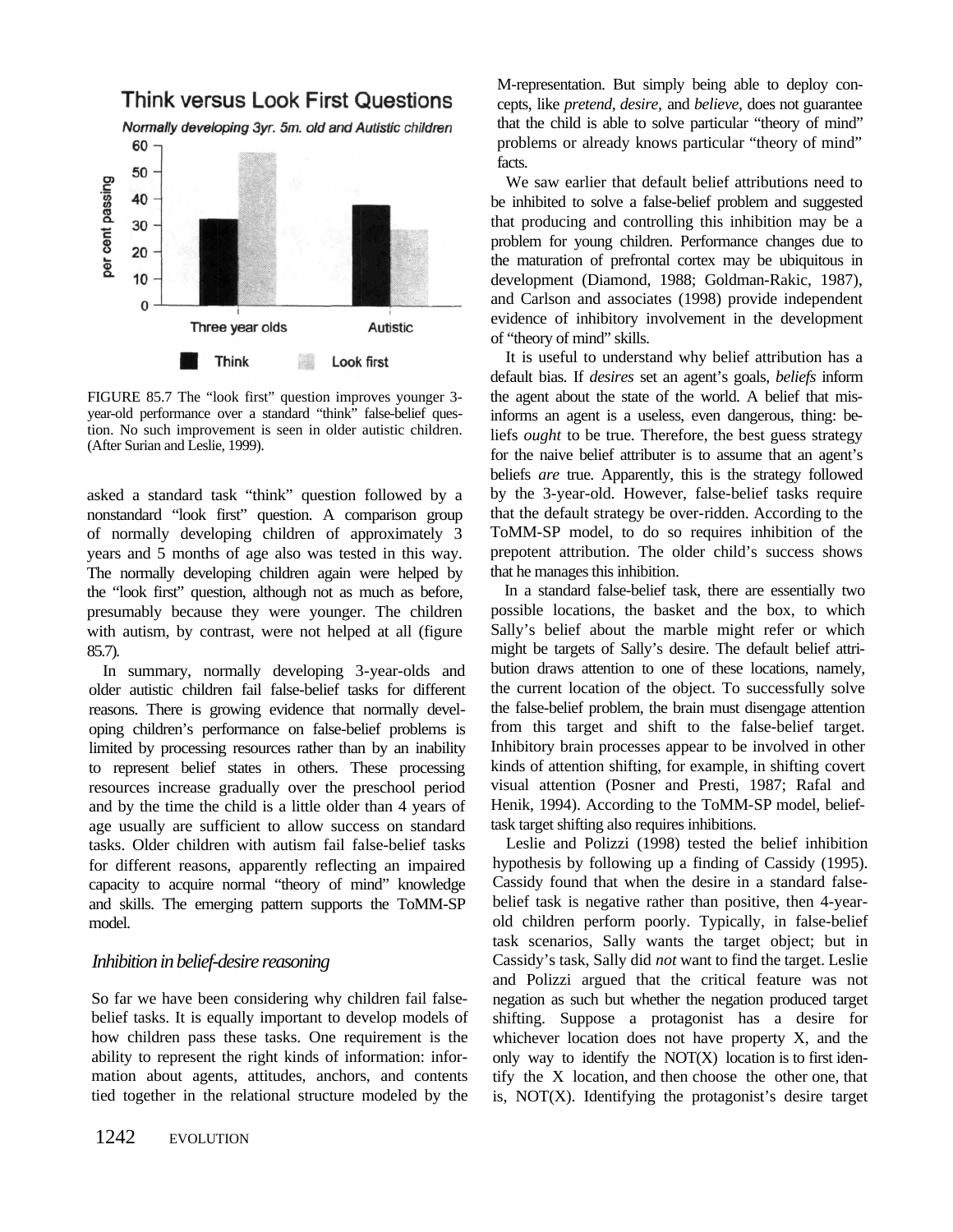this way involves the brain in target shifting. For example, Sally has a box and a basket that both contain some wool. She does not want to put a fish in the basket because there is a sick kitten nestling in the wool there (the kitten might get worse if it eats the fish). To identify where Sally wants to put the fish, one first identifies which location has the kitten, then, because this is *not*  what Sally wants, one shifts from this location to the alternative. This creates a target-shifting desire.

Leslie and Polizzi (1998) pointed out an interesting feature of inhibition models of belief-desire reasoning. With true belief and positive desire, there is no target shifting. A false belief (with positive desire) involves a single target-shifting inhibition; so does a target-shifting desire (with true belief). However, when a false belief is combined with a target-shifting desire to produce a double inhibition task, the two inhibitions cannot simply sum their inhibitions because this will produce the wrong answer. Working through figure 85.8 will clarify this last point.

The four panels in figure 85.8 correspond to four kinds of behavior prediction task. The first is the simple truebelief plus positive-desire task: Sally wants the object and knows where it is. The pointing hand represents a mental index that the brain uses to indicate the target of Sally's belief and desire, and therefore the answer to the prediction task. In this model, belief and desire targets are identified in parallel. The next panel is the standard false-belief task. Here the first belief-desire index again indicates the location that contains the object because the initial belief attribution always is the default true belief, that is, where someone *should* think the object is. But in this task, the protagonist's belief is false and so, to succeed, the subject must inhibit this index. In the second panel, the inhibition is visualized by the "inhibition arm" reaching in to weaken the index. Because the initial target is inhibited, the index moves across to the alternate location, yielding the correct prediction that the protagonist will look in the empty location.

The third panel in figure 85.8 shows a true-belief with target-shifting desire. Again, the initial belief index shows the default true-belief location. The initial desire index shows the same target because the protagonist desires the  $NOT(X)$  location and the only way to identify that is to first identify the X location, then cancel it in favor of  $NOT(X)$ . So in this panel, the inhibition arm inhibits the desire target and again the index moves to the empty location, generating the correct prediction.

The final panel shows how to predict behavior when the protagonist's belief is false and desire "negative." Once again, the belief-desire index initially is placed against the full location. But now two inhibitions must

#### Inhibitory processing in belief tasks

Inhibition of inhibition



FIGURE 85.8 A model of selection processing in belief-desire reasoning. The panels are arranged to illustrate a 2 X 2 factorial design with rows  $\pm$  desire and columns  $\pm$  belief. The pointing hand represents a mental index indicating the target of belief desire and thus, the answer to a "prediction of behavior" question. The grabbing arm represents an inhibitory brain process that weakens an index to which it is applied (reduced shading). Indexes are set initially for true belief and positive desire but subsequently inhibited if the belief is false (second panel) or the desire "negative" (third panel). Weakening of an index causes the index to move to the alternate location. The final panel shows double inhibitions canceling out, rather than summing. This gives the correct answer to false-belief with "negative-desire" problems. (After Leslie and Polizzi, 1998.)

be mobilized, one for the belief because it is false and one for the desire because it is a desire for NOT(X). If both these inhibitions are applied, as before, to the initial target, then it will be inhibited doubly and the index again will move to the empty location. But this time, predicting the empty location is wrong. If Sally wrongly believes the sick kitten to be in the left-hand location and does not want to put the fish in with the kitten, then Sally will try to put the fish in the righthand location, where the kitten is. To get the correct answer, the two inhibitions cannot be applied in the usual way. Instead, one inhibition must inhibit the other so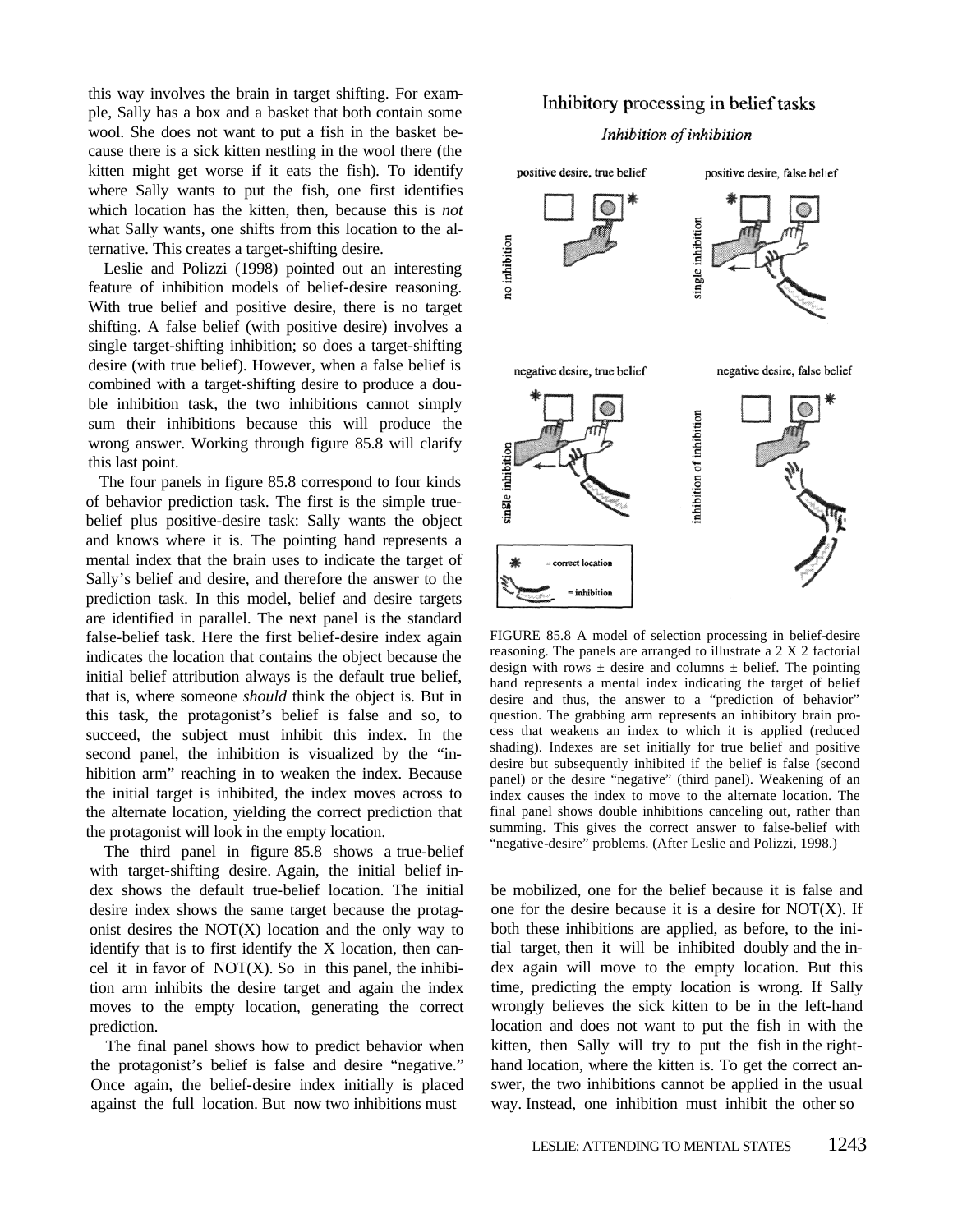that no inhibition reaches the initial target. The index then does not move, and Sally's behavior is predicted correctly. Even though logically, double inhibition problems have the same answer as simple true-belief + positive-desire tasks, the model predicts difficulty from marshaling an inhibition of inhibition.

Leslie and Polizzi (1998) tested the aforementioned prediction on a group of 4-year-olds who passed a standard false-belief task. One half of the children were given a true-belief with target-shifting desire task to measure how difficult it was for them to shift targets from a desire. Only a single child out of 16 tested failed the true-belief task, presumably because shifting from desire targets is easy for 4-year-olds who can target shift in a standard false-belief task. The other half of the subjects were tested with a false belief coupled with target-shifting desire. Here the results were dramatically different. Only 38% of this group correctly predicted which box Sally would approach with the fish.

To answer "think" questions requires calculating belief only; prediction of behavior requires taking into account both belief and desire. Despite this, children's success on "think" and "prediction" in standard tasks is tightly linked. So it is particularly interesting that all of the aforementioned children who failed "prediction" had, immediately before this, passed a "think" question.

The same pattern was found in a second experiment in which Leslie and Polizzi examined whether the aforementioned effects are caused by the linguistic demands of the negation used in stating the desire. Children were introduced to the "Mixed-up Man," a character who always does the opposite of what he wants: if he wants to pat a dog, he pats a cat; if he wants to eat ice cream, he eats a carrot. A scenario was constructed similar to the Sally-with-fish-and-kitten story but with the Mixed-up Man looking for a Mexican jumping bean which, unbeknownst to him, jumps from one box to the other. The key point is that the Mixed-up Man's desire was entirely positive but his behavior was opposite, so that negation did not appear in the protocol. Nevertheless, to predict his behavior, one first had to identify the target of a normal man's action, then shift to the alternate. From the point of view of selection-inhibition theory, what is critical is not negation but whether tasks are processed such that target shifting occurs. Indeed, the false beliefs in standard tasks always are positive but, according to the SP hypothesis, involve target shifting.

The novel Mixed-up Man introduced general difficulty because a substantial number of children failed the true-belief version of the task. Despite being far from ceiling on behavioral target shifting, significantly more

## 1244EVOLUTION

## Prediction of behavior in belief tasks



FIGURE 85.9 Four-year-old children who have passed a standard false-belief task can easily combine a "negative" (target-shift) desire with a true belief, but combination with a false belief is very hard. A "target-shift behavior" task was fairly difficult for these children, even with true belief but overwhelmingly difficult when combined with false belief. In both cases, false-belief calculations were difficult even though the false belief was available in memory as shown by ceiling performance on a "think" question. (After Leslie and Polizzi, 1998.)

children failed the double inhibition version. Results from both experiments are shown in figure 85.9.

One interpretation of these results is simply that 4 year-olds are so close to using up all their resources in solving a false-belief task that the addition of *any* further complexity pushes them below threshold. Even the tiny demand from desire-target shifting is sufficient to produce a catastrophic effect. However, this seems unlikely in view of the robustness of 4-year-old performance on a wide variety of standard false-belief tasks (Gopnik 1993), and the lack of reports of other minor modifications that seriously disrupt their performance. However, what is especially intriguing about our findings with double inhibition is that the false-belief calculation should contribute *any* difficulty at all to prediction. Recall that the child solved the false-belief problem to answer the "think" question. All the child has to do then is *remember the answer* for 3 seconds and combine it with *desire* to predict behavior. It is deeply puzzling on a resource model why this task should be any harder than the easy true-belief version: there too, the child simply has to remember the true belief attributed seconds earlier and combine it with desire to predict behavior. It is as if a child is asked to calculate  $2 + 2$  (hard), manages to get the right answer, then is asked to add 1 to that, and, in response, proceeds to calculate, not  $4 + 1$  (easy), but  $2 +$ 2+1 (extremely hard).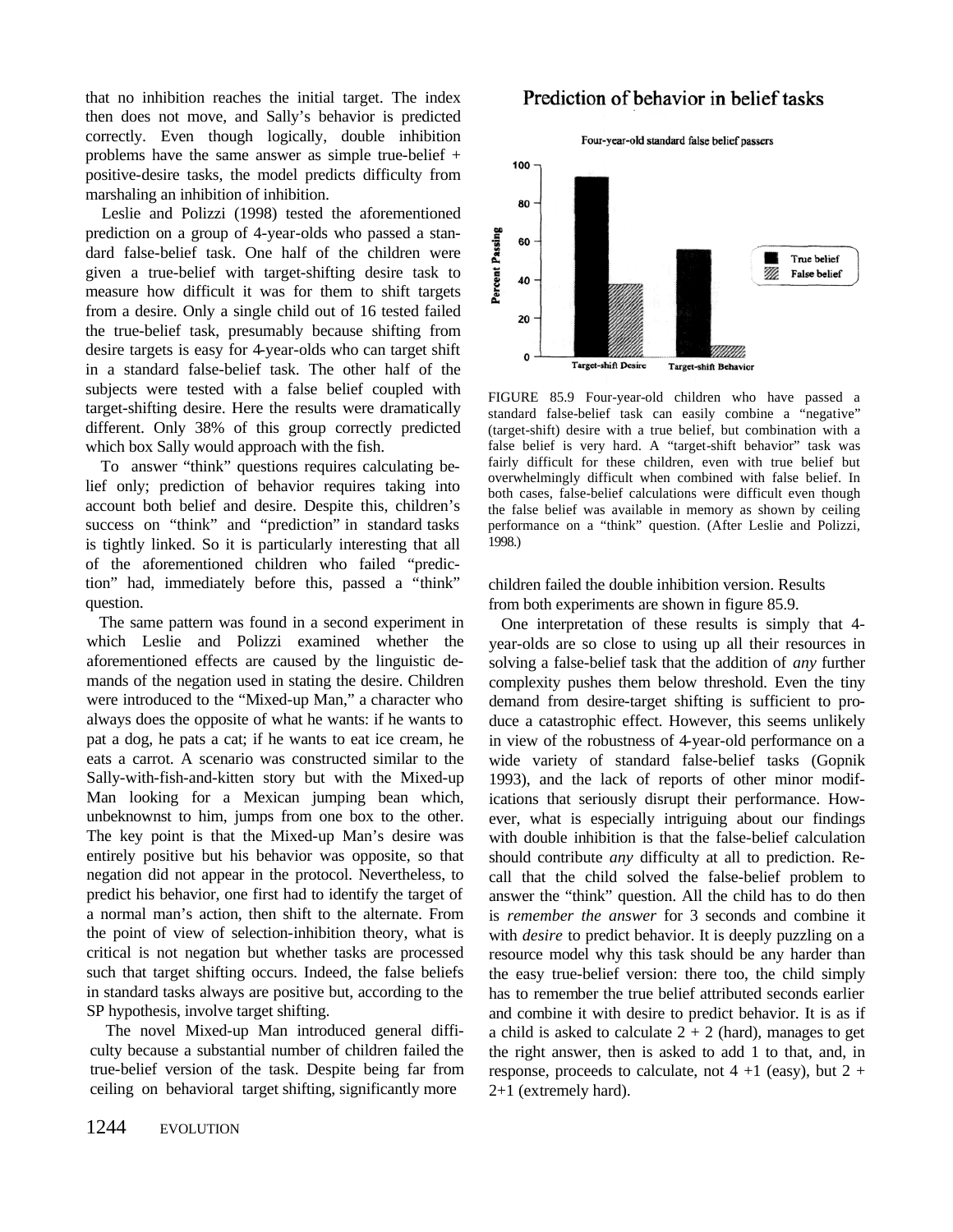The inhibition of inhibition model explains the aforementioned effect only on the assumption that prediction mandates recalculation of belief despite the answer's availability in memory. Such rigid behavior might reflect the modular character of the ToMM. However, Leslie and Polizzi (1998) proposed a second inhibition model that accounts for these findings without assuming mandatory recalculation. The alternative model is based on the idea of *inhibition of return.* Inhibition of return is an effect familiar from studies of visual attention. It is harder to return attention to a visual target that has been previously attended then disengaged from than it is to attend to the target for the first time (Rafal and Henik, 1994). The model in figure 85.10 assumes that belief (and therefore the belief target) is calculated first and desire targets identified relative to belief. In the critical doubled case, the true-belief target is inhibited first, causing the index to shift to the other location. The desire target is set initially to this second location but, because the desire is "negative," this too must be inhibited, forcing return to the initial location. But the initial location still is inhibited, making return to it difficult. Now, because the first target was inhibited in the process of answering the "think" question correctly, even if the answer is remembered simply for a few seconds, the double inhibition prediction requires return to that still inhibited target. Even without mandatory recalculation, this will be difficult.

One recent study may indicate that recalculation is mandatory. Polizzi and Leslie (1999) tested a group of 4-year-old standard false-belief passers on the "double inhibition" task, outlined previously, but this time instead of asking where Sally would go with the fish, they asked where Sally would go *first.* Recall that asking a "look first" question helps 3-year-old children pass an otherwise standard false-belief task. Surian and Leslie (1999) hypothesized that this was because the word "first" made the nonfactual content more salient, reducing the need for inhibition of the default content. If "look first" works that way for 3-year-olds, might it also help 4-year-olds on double inhibition tasks? Polizzi and Leslie (1999) found that indeed it does: 81% of a group of 4-year-olds succeeded on the double inhibition task when asked the "look first" question. For 4-year-olds to be helped in this way, prediction must force recalculation of belief.

#### *Summary*

Rather than assume that because mental state concepts are abstract they can only be acquired by the child constructing a theory, I analyze "theory of mind" as a mechanism of selective attention. Mental state concepts

#### Inhibitory processing in belief tasks: return to inhibited target



FIGURE 85.10 An alternative model of inhibitory processing in belief-desire reasoning. Instead of identifying the target of belief and desire in parallel, in this model belief targets are identified first and desire targets second. Desire targets are identified in relation to belief targets. Again, indexes are set initially for true belief and positive desire but, subsequently, the belief target is inhibited if the belief is false (second panel) and the desire target inhibited if the desire is "negative" (third panel). The final panel shows the resulting sequence in the double inhibition task. First, the target of true belief is identified and inhibited, causing the belief target to move to the alternative. The target of positive desire then is identified in relation to the new false belief target. Finally, the positivedesire target is inhibited, forcing return to the still inhibited true-belief target. (After Leslie and Polizzi, 1998).

simply allow the brain to attend selectively to corresponding mental state properties of agents and thus permit learning about those properties. Autistic children are impaired specifically in this attentional mechanism and find it hard to learn about the mental life of agents. Normally developing preschoolers acquire greater flexibility in attending to the contents of mental states, in particular, to the contents of beliefs that are false. The first information processing models of belief-desire reasoning were outlined.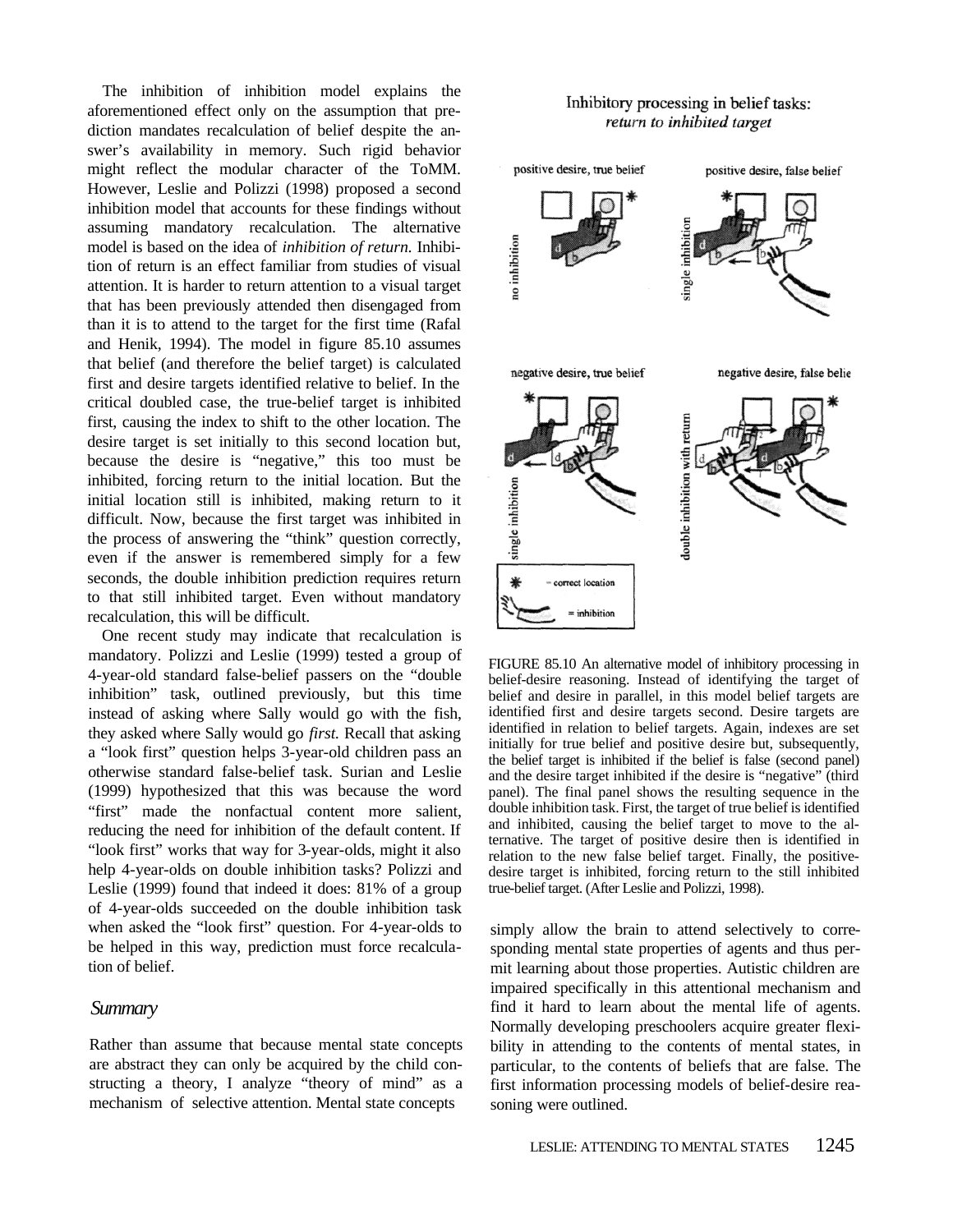#### **NOTE**

1. Leekam and Perner (1991) found exactly equal numbers of passers and failers, whereas Slaughter (1998) and Perner and associates (in press) used nonparallel task structures, voiding the comparison.

#### **REFERENCES**

- AMERICAN PSYCHIATRIC ASSOCIATION, 1994. *Diagnostic and Statistical Manual of Mental Disorders,* 4th edition. Washington, D.C.: APA.
- BAILEY, A., A. LECOUTEUR, I. GOTTESMAN, P. BOLTON, E. SIMONOFF, E. YUZDA, and M. RUTTER, 1995. Autism as strongly genetic disorder: Evidence from a British twin study. *Psychol. Med.* 25:63-77.
- BARON-COHEN, S., 1995. *Mindblindness: An essay on autism and theory of mind.* Cambridge, Mass.: MIT Press.
- BARON-COHEN, S., A. M. LESLIE, and U. FRITH, 1985. Does the autistic child have a "theory of mind"? *Cognition* 21:37-46.
- CARLSON, S. M., L. J. MOSES, and H. R. HlX, 1998. The role of inhibitory processes in young children's difficulties with deception and false belief. *Child Dev.* 69:672-691.
- CASSIDY, K. W., 1995. Use of a desire heuristic in a theory of mind task. Paper presented to the *Biennial Meeting of the Society for Research in Child Development,* April 1995, Indianapolis, Ind.
- DIAMOND, A., 1988. Differences between adult and infant cognition: Is the crucial variable presence or absence of language? In *Thought Without Language,* L. Weiskrantz, ed. Oxford: Oxford Science Publications, pp. 335-370.
- FRITH, U., J. MORTON, and A. M. LESLIE, 1991. The cognitive basis of a biological disorder: Autism. *Trends Neurosci.* 14: 433- 438.
- GlLLBERG, C., and M. COLEMAN, 1992. *The Biology of the Autistic Syndromes—2nd Edition. Clinics in Developmental Medicine No. 126.* New York: Cambridge University Press (Mac Keith Press).
- GOLDMAN-RAKIC, P. S., 1987. Development of cortical circuitry and cognitive function. *Child Dev.* 58:601-622.
- GOPNIK, A., 1993. How we know our minds: The illusion of first-person knowledge of intentionality. *Behav. Brain Sci.* 16: 1- 14.
- GOPNIK, A., and A. N. MELTZOFF, 1997. *Words, Thoughts, and Theories.* Cambridge, Mass.: MIT Press.
- GOPNIK, A., and H. M. WELLMAN, 1995. Why the child's theory of mind really *is* a theory. In *Folk Psychology: The Theory of Mind Debate.* M. Davies and T. Stone, eds. Oxford: Blackwell, pp. 232-258.
- HAPPÉ, F. G., 1995. *Autism: An Introduction to Psychological Theory.* Cambridge, Mass.: Harvard University Press.
- HARRIS, P. L., and R. KAVANAUGH, 1993. The comprehension of pretense by young children. *Soc. Res. Child Dev. Monogr.*  231.
- LEEKAM, S., and J. PERNER, 1991. Does the autistic child have a "metarepresentational" deficit? *Cognition* 40:203-218.
- LESLIE, A.M., 1987. Pretense and representation: The origins of "theory of mind." *Psychol. Rev.* 94:412-426.
- LESLIE, A. M., 1991. The theory of mind impairment in autism: Evidence for a modular mechanism of development? In *Natural Theories of Mind: Evolution, Development and Simulation of Everyday Mindreading,* A. Whiten, ed. Oxford: Blackwell, pp. 63-78.
- LESLIE, A. M., 1992. Autism and the "Theory of Mind" module. C*urr. Dir. Psychol. Sci.* 1:18-21.
- LESLIE, A. M., 1994. *Pretending* and *believing:* Issues in the theory of ToMM. *Cognition* 50:211-238.
- LESLIE, A. M., and U. FRITH, 1988. Autistic children's understanding of seeing, knowing and believing. *Br.J. Dev. Psychol.*  6:315-324.
- LESLIE, A. M., and T. P. GERMAN, 1995. Knowledge and ability in "theory of mind": One-eyed overview of a debate. In *Mental Simulation: Philosophical and Psychological Essays, M.*  Davies and T. Stone, eds. Oxford: Blackwell, pp. 123-150.
- LESLIE, A. M., and P., POLIZZI, 1998. Inhibitory processing in the false belief task: Two conjectures. *Dev. Sci.* 1:247-258.
- LESLIE, A. M., and D. ROTH, 1993. What autism teaches us about metarepresentation. In *Understanding Other Minds: Perspectives from Autism,* S. Baron-Cohen, H. Tager-Flusberg, and D. Cohen, eds. Oxford: Oxford University Press, pp. 83-111.
- LESLIE, A. M., and L. THAISS, 1992. Domain specificity in conceptual development: Neuropsychological evidence from autism. *Cognition* 43:225-251.
- MITCHELL, P., R. SALTMARSH, and H. RUSSELL, 1997. Overly literal interpretations of speech in autism: Understanding that messages arise from minds. *J. Child Psychol. Psychiatry* 38:685- 691.
- NAITO, M., S. KOMATSU, and T. FUKE, 1994. Normal and autistic children's understanding of their own and others' false belief: A study from Japan. *Br.J. Dev. Psychol.* 12:403-416.
- OZONOFF, S., B. F. PENNINGTON, and S. J. ROGERS, 1991. Executive function deficits in high-functioning autistic individuals: Relationship to theory of mind. *J. Child Psychol. Psychiatry* 32:1081-1105.
- PERNER, J., 1991. *Understanding the Representational Mind.* Cambridge, Mass.: MIT Press.
- PERNER, J., U. FRITH, A. M. LESLIE, and S. R. LEEKAM, 1989. Exploration of the autistic child's theory of mind: Knowledge, belief and communication. *Child Dev.* 60:689-700.
- PERNER, J., S. LEEKAM, D. MYERS, S. DAVIS, and N. ODGERS, in press. Misrepresentation and referential confusion: Children's difficulty with false beliefs and outdated photographs. *Br.J. Dev. Psychol.*
- POLIZZI, P. A., and A. M. LESLIE, 1999. "Look first" eases inhibitory demands in the false belief task. Paper presented to the Biennial Meeting of the Society for Research in Child Development, April, Albuquerque, N. Mex.
- POSNER, M. I., and D. E. PRESTI, 1987. Selective attention and cognitive control. *Trends Neurosci.* 10:13-17.
- PREMACK, D., and G. WOODRUFF, 1978. Does the chimpanzee have a theory of mind? *Behav. Brain Sci.* 4:515- 526.
- PRIOR, M., B. DAHLSTROM, and T. SQUIRES, 1990. Autistic children's knowledge of thinking and feeling states in other people. *J. Child Psychol. Psychiatry* 31:587-601.
- RAFAL, R., and A. HENIK, 1994. The neurology of inhibition: Integrating controlled and automatic processes. In *Inhibitory Processes in Attention, Memory and Language.* D. Dagenbach and T. H. Carr, eds. New York: Academic Press, pp. 1-51.
- REED, T, 1994. Performance of autistic and control subjects on three cognitive perspective-taking tasks. *J. Autism Dev. Dis-ord.*  24:53-66.
- ROTH, D., and A. M. LESLIE, 1991. The recognition of attitude conveyed by utterance: A study of preschool and autistic children. *Br.J. Dev. Psychol.* 9:315-330.
- ROTH, D., and A. M. LESLIE, 1998. Solving belief problems: Toward a task analysis. *Cognition* 66:1-31.

1246 EVOLUTION